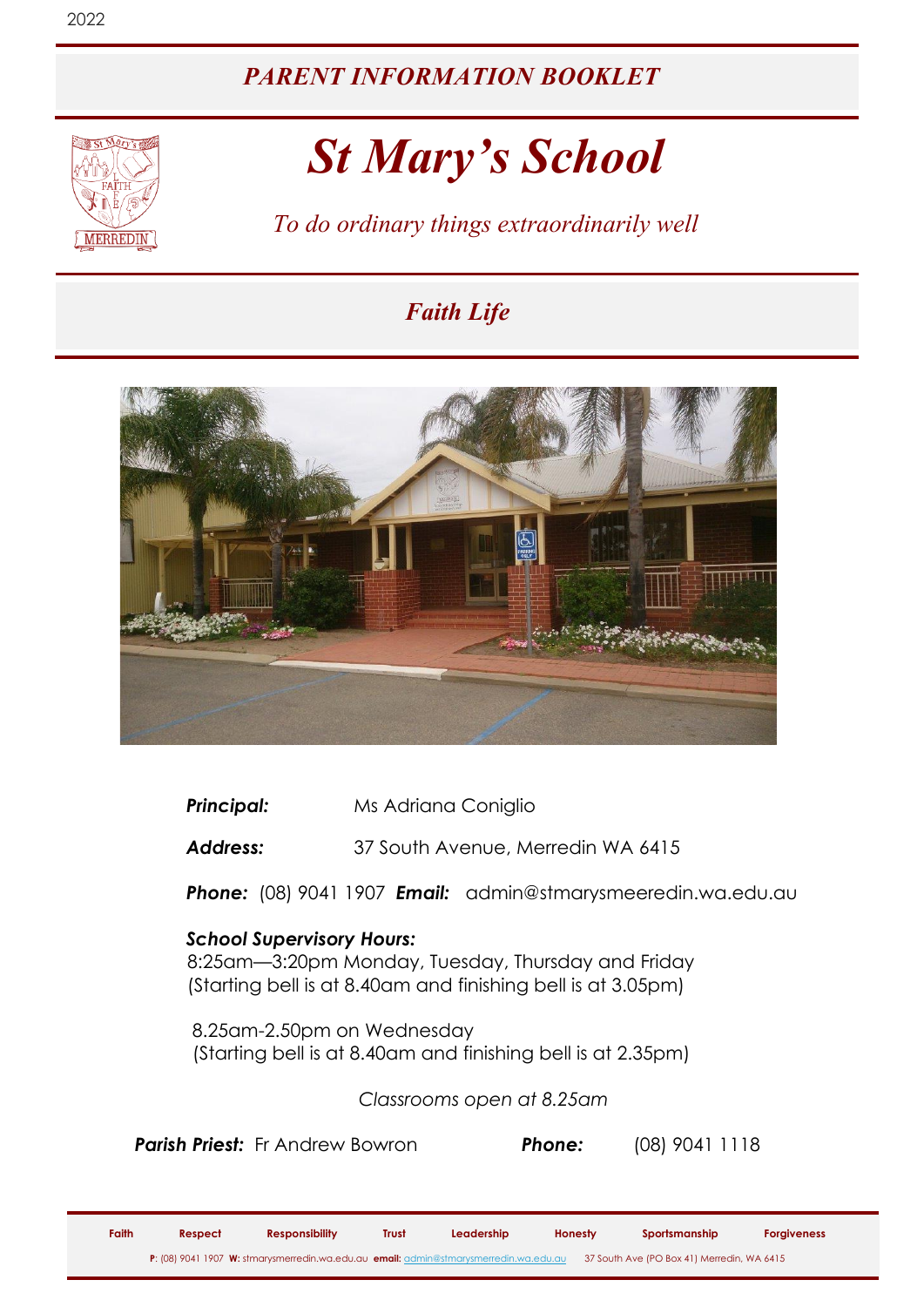### *Introduction*

St Mary's School and Parish welcomes you and your children into our school community. The information presented in this booklet is designed to assist you and your family to become familiar with our school.

Please read the contents carefully and if you have any questions or suggestions, the Principal and staff will be happy to assist you.

# *Vision & Mission Statement*

*St Mary's School Vision is to be a flourishing Catholic community where all strive to be compassionate, resilient, confident and independent learners.*

*St Mary's mission is to educate, nurture and develop all to reach their full potential.*

# *Philosophy*

The following beliefs and practices underpin the St Mary's School philosophy:

- ➢ Building and maintaining relationships is the cornerstone of our school community
- ➢ All children can learn
- ➢ Learning outcomes will be maximised when children feel safe, connected and engaged at school
- ➢ Students are encouraged to be active and self-directed in their learning
- ➢ Our school values are reflected in all we do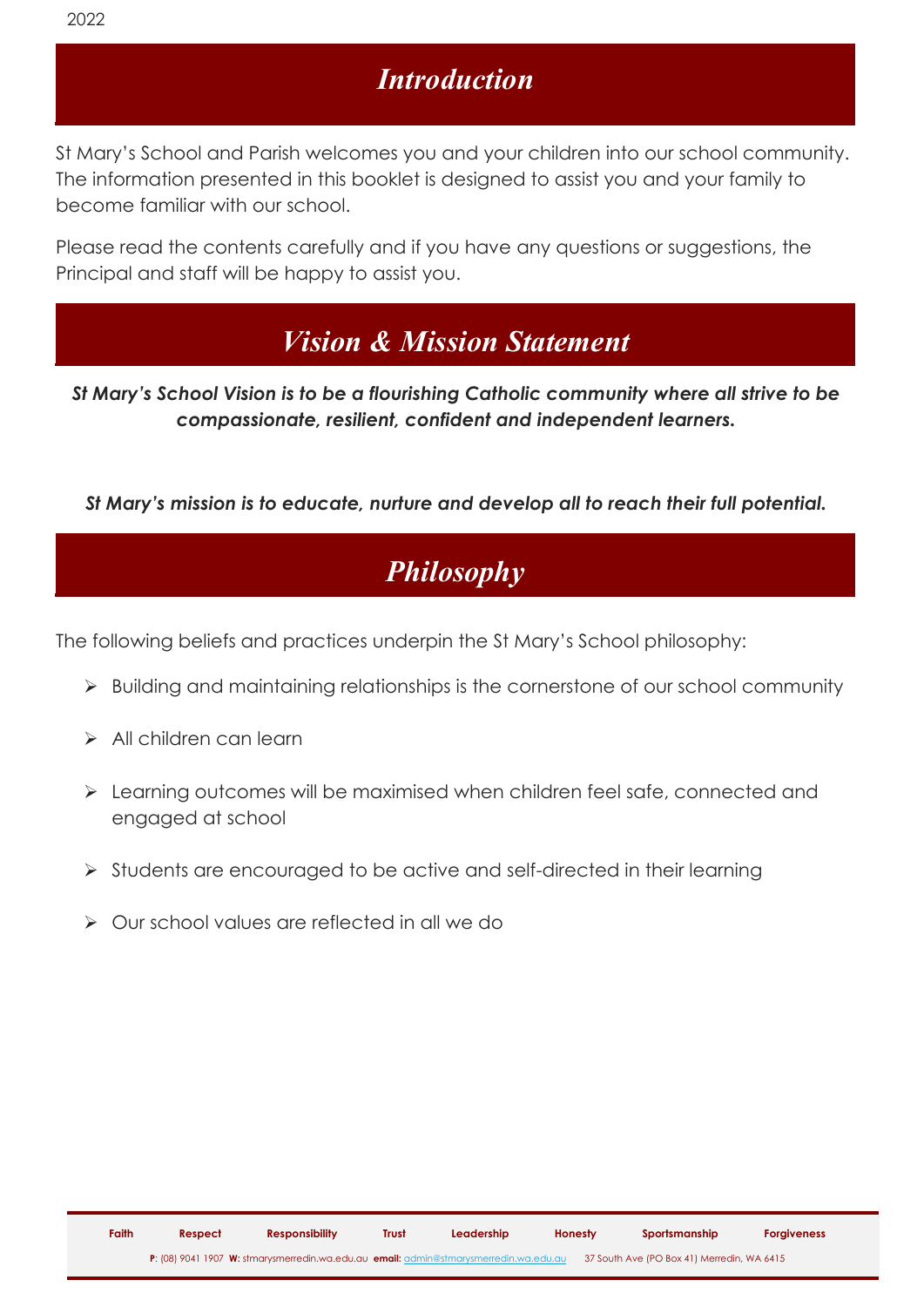### *Core Values*

At St Mary's School we are dedicated to our core values and instill in the children the importance of developing these values within ourselves.

| Faith:                 | We believe strongly in God and in each other.                                                            |
|------------------------|----------------------------------------------------------------------------------------------------------|
| <b>Responsibility:</b> | We have a duty to be accountable to ourselves and to others.                                             |
| Leadership:            | We set a positive example in the classroom, playground and<br>community.                                 |
| Sportsmanship:         | We play fairly for the enjoyment of all and encourage each other to<br>do our best.                      |
| Respect:               | We value others, their property, the environment and ourselves.                                          |
| Trust:                 | We rely on each other to do the right thing.                                                             |
| Honesty:               | We tell the truth and act truthfully.                                                                    |
| Forgiveness:           | We accept apologies and give others the opportunity to do the right<br>thing and to have another chance. |

# *School History*

St Mary's School was founded in 1927 and staffed by the Sisters of St Joseph of the Sacred Heart. The sisters worked, for the first 10 years, in a lean-to beside the Church, the present School/Parish Hall being the original Church building. The sisters withdrew in 1986 leaving the management of the school to the Catholic Education Office.

The first two brick classrooms were opened on the 29th January 1939 by Archbishop Prendiville. Subsequent classrooms were added in 1959 and 1969. In 1970 the current Science/Music Room was built. Sometime after 1970 an Administration Area was added to the existing classrooms. The children's toilet area was built in 1980. In 1994 a major building program was completed to provide a new administration area, staffroom and three classrooms. In 2011, we added a new library, toilet block and uniform shop. In 2011, we added a new library, toilet block and uniform shop. In 2015, we added a new portable classroom to ensure we had enough room to establish a single stream school.

The Congregation of the Sisters of St Joseph of the Sacred Heart was founded in 1866 in Penola in South Australia by blessed Mary MacKillop (Mother Mary of the Cross) and Father Julian E. Tenison Woods. The Catholic education of poor children was the Sisters' prime task as well as undertaking urgently needed works of charity.

The first lay principal of St Mary's School was Ms Nadia Maso.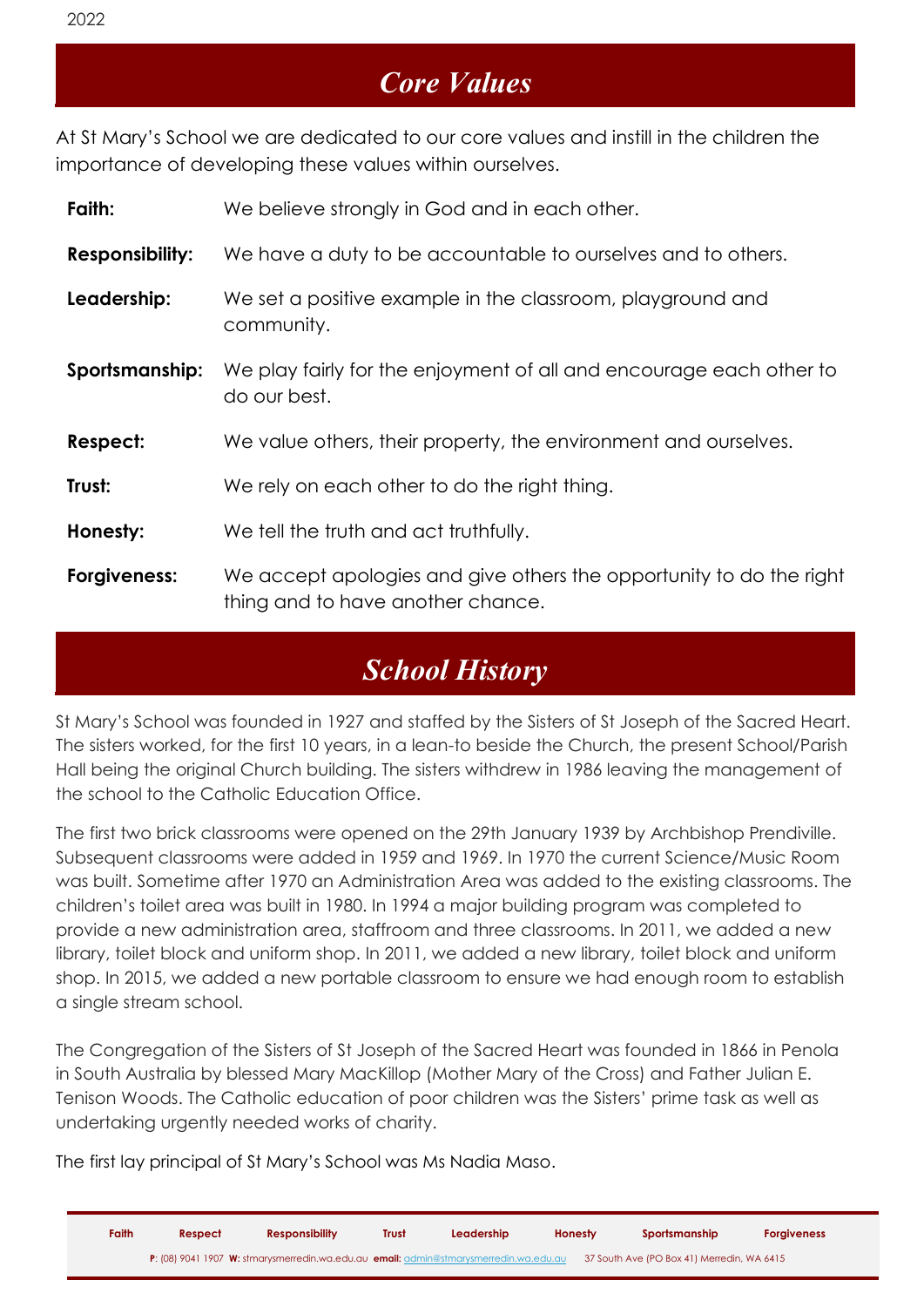### *Factions*

There are three factions at St Mary's School that reflect the history of the school:

#### **MacKillop** – Gold

MacKillop is named after Saint Mary MacKillop. Of the Cross. Saint Mary MacKillop started the Sister of St Joseph (known as the Brown Joeys). She not only helped children by running schools, she and her sisters also helped other people such as homeless woman and children, poor elderly women, orphans and people in goal.

#### **Salvatorians** – Green

Salvatorians is named after the Salvatorian priests that served St Marys' parish from 1999 – 2016. The majority of the Salvatorians working in Australia come from the Polish Providence of the Salvatorians. The Salvatorians are well known for the pastoral care they provide within their parishes.

#### **St Joseph** – Red

St Joseph is named after the Sisters of St Joseph of the Sacred Heart. The Sisters of St Joseph came to WA in 1887. They started many bushy schools. The bushy schools were born out of a need for the children of Catholic families living in remote parents of the Wheatbelt and South West to receive a religious education that was previously unavailable to them. In and around Merredin, Josephite Bushy School began in 1927. St Joseph's Convent School (now St Mary's) was one of these bushy schools.

# *Religious Education*

The Religious Education (RE) program is a fundamental part of the school's effort to help students towards a conscious choice of living a responsible way of life.

The Religious Education program works in partnership with the family to:

- ➢ Encourage a commitment to the values of Christ
- ➢ Foster spiritual growth and conscious contact with God
- ➢ Overcome self-centeredness
- ➢ Serve God in others

Religious Education is a regular part of each class program, based on the Archdiocese Religious Education Units which are approved by the Catholic Education Office of WA.

Regular opportunities are provided for the students to participate in Masses, Liturgies and class prayers.

St Mary's School is dedicated to the Mission of the Catholic Church which is to proclaim the Gospel of Jesus Christ, or evangelise, in the world today.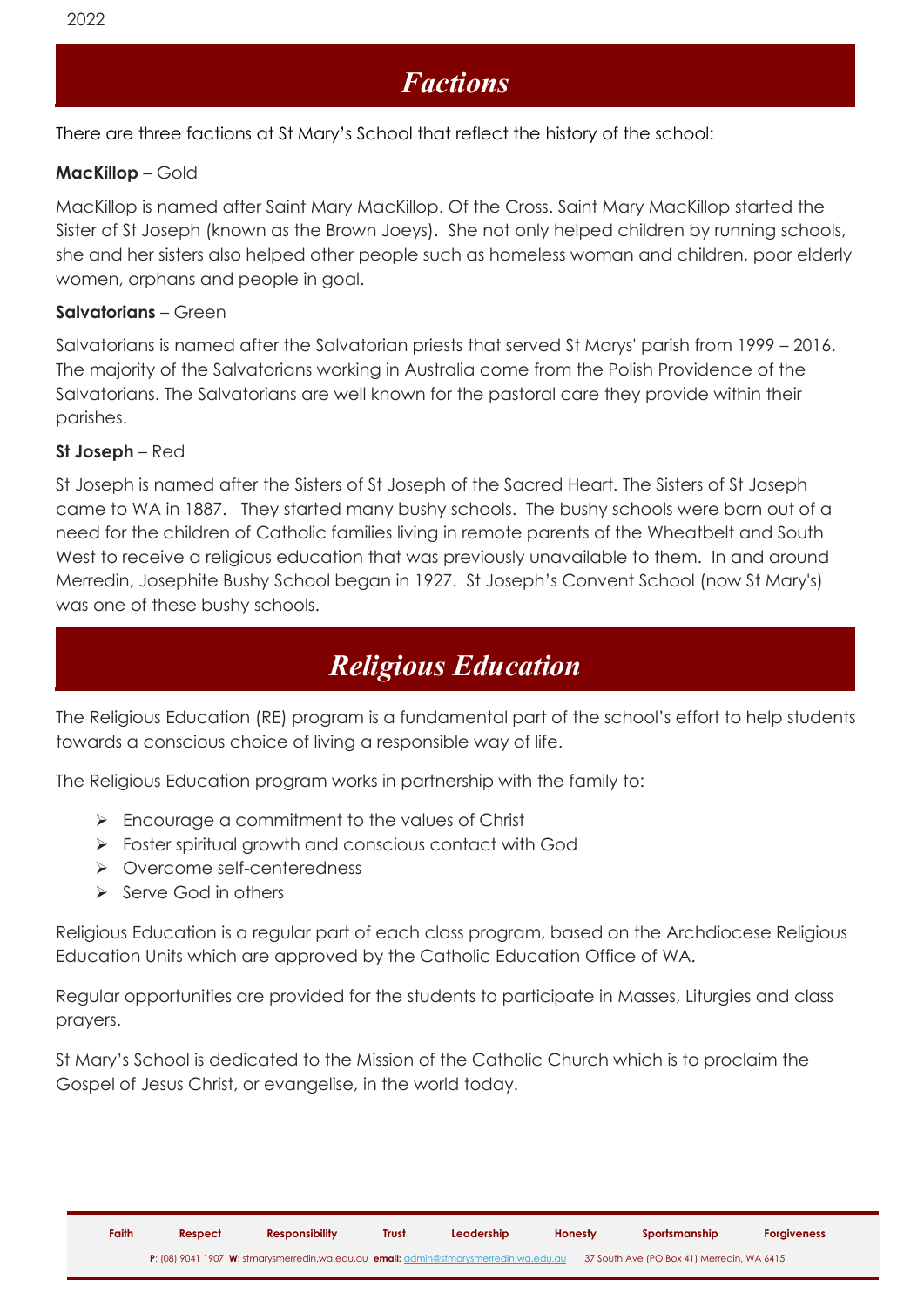# *School Masses*

As part of the children's Catholic education and faith development, the students will participate and attend school and community Masses. We believe it is the responsibility of the school and parents to ensure the children's faith is developed. It is a requirement of all parents of students enrolled at St Mary's School that they support the Catholic ethos and ensure their children attend these events throughout the year. At the beginning of each term a school calendar is distributed to all families indicating the dates of the School and Community Masses. These are also regularly published in the school Newsletter.

### *Sacraments*

The Archdiocesan Religious Education Units that are implemented in our classes mean that children continually prepare for the Sacraments of Reconciliation, Eucharist and Confirmation. Students then receive regular follow-ups after these Sacraments.

The Sacrament of Reconciliation takes place in Year 3 and the Sacrament of Eucharist (First Holy Communion) in Year 4. The Sacrament of Confirmation takes place in Year 6.

Parents are assisted to help prepare their children for these Sacraments, through a Parish based program. Usually this consists of at least one Parent Workshop that usually takes place of an evening.

### *Community Groups*

At St Mary's we strongly encourage parents to be involved in school life. In addition to assisting their children with their education we have two community groups which contribute further in the running of our school.

**School Advisory Council:** As of 2021, the School Board will be known as the Catholic School Advisory Council to reflect CEWA Ltd's new governance structure. The existing Board Constitution will be replaced by the Terms of Reference and Delegations of Authority, to ensure appropriateness and consistency with the new governance structure. The School Advisory Council is responsible for the financial management and planning of the school. It consists of the Principal, the Parish Priest, a P&F Representative and a representative of the Parish Council. Another six members are elected each year at the Annual General Meeting in November, from which the SAC Executive is formed.

**Parents and Friends Association (P&F):** The P&F Association aims to promote and further the interests of the school and children who attend. This is presently achieved through parent information meetings and fund-raising activities. The P&F also meets regularly (twice per term) and parents are encouraged to attend.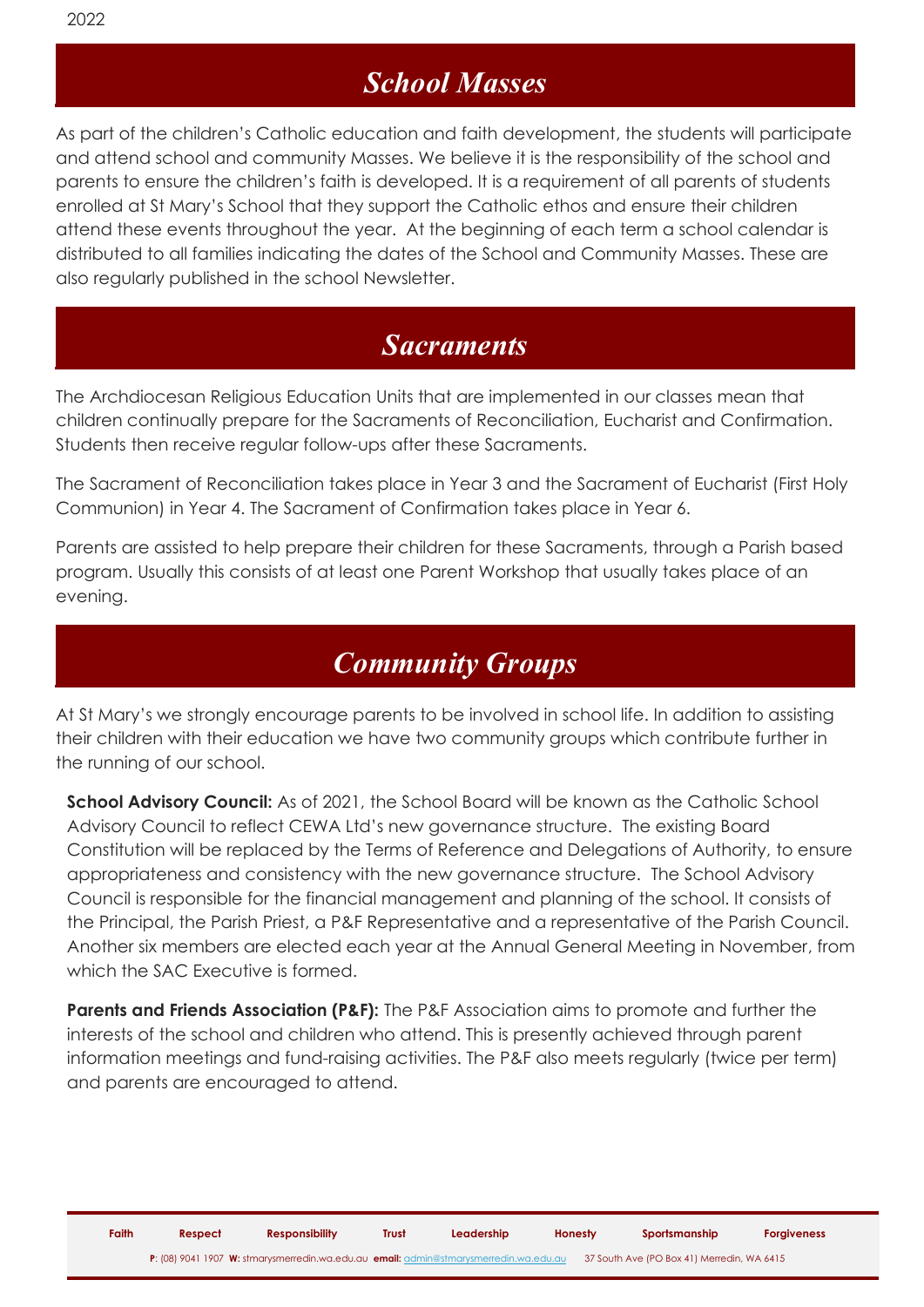We encourage all parents to maintain close contact with class teachers regarding the children's progress. Parent / Teacher interviews, open mornings and parent information evenings provide such opportunities.

As part of the school community each family is expected to support school activities in addition to the payment of school fees. Parent assistance in the Canteen on a roster basis and contributing and being involved in the planning and organizing of P&F fundraising activities is essential and an expectation.

Classroom help with reading, sports carnivals, excursions and covering books etc is always very welcome and appreciated. Occasional busy bees require the support of all parents and makes the work a shared community project. These activities reduce cost and build community spirit among us all.

At times, grandparents may step in for mums and dads to help at school, it is a government requirement that anyone who is not a parent needs to have a valid Working with Children check when volunteering in a school setting.

# *Curriculum*

St Mary's School follows the Standard Australian Curriculum in addition to our first Learning Area of Religious Education. The Learning Areas taught are:

- Religious Education
- English
- Mathematics
- Science
- Humanities and Social Sciences
- The Arts (Music and Drama/Dance)
- Health and Physical Education
- Technology
- Italian (Years 3, 4,5 and 6)

### *Assessment*

Throughout the year students are assessed in many different ways by the classroom teachers. In addition to this day-to-day classroom assessment, St Mary's School also collects data using various Standardised Tests.

Standardised Testing in English and Mathematics is conducted in Term 4 for students from Year 1 to Year 6. These tests are used as a tool for measuring the students' progress and to identify school wide focus areas and to identify individual needs of the students in their learning.

In addition to this, students in Year 3 and Year 5 are involved in the National NAPLAN Testing and the Bishops' Religious Literacy Test.

| Faith | Respect | <b>Responsibility</b> | <b>Trust</b> | Leadership                                                                            | Honesty | Sportsmanship                              | <b>Forgiveness</b> |
|-------|---------|-----------------------|--------------|---------------------------------------------------------------------------------------|---------|--------------------------------------------|--------------------|
|       |         |                       |              | P: (08) 9041 1907 W: stmarysmerredin.wa.edu.au email: admin@stmarysmerredin.wa.edu.au |         | 37 South Ave (PO Box 41) Merredin, WA 6415 |                    |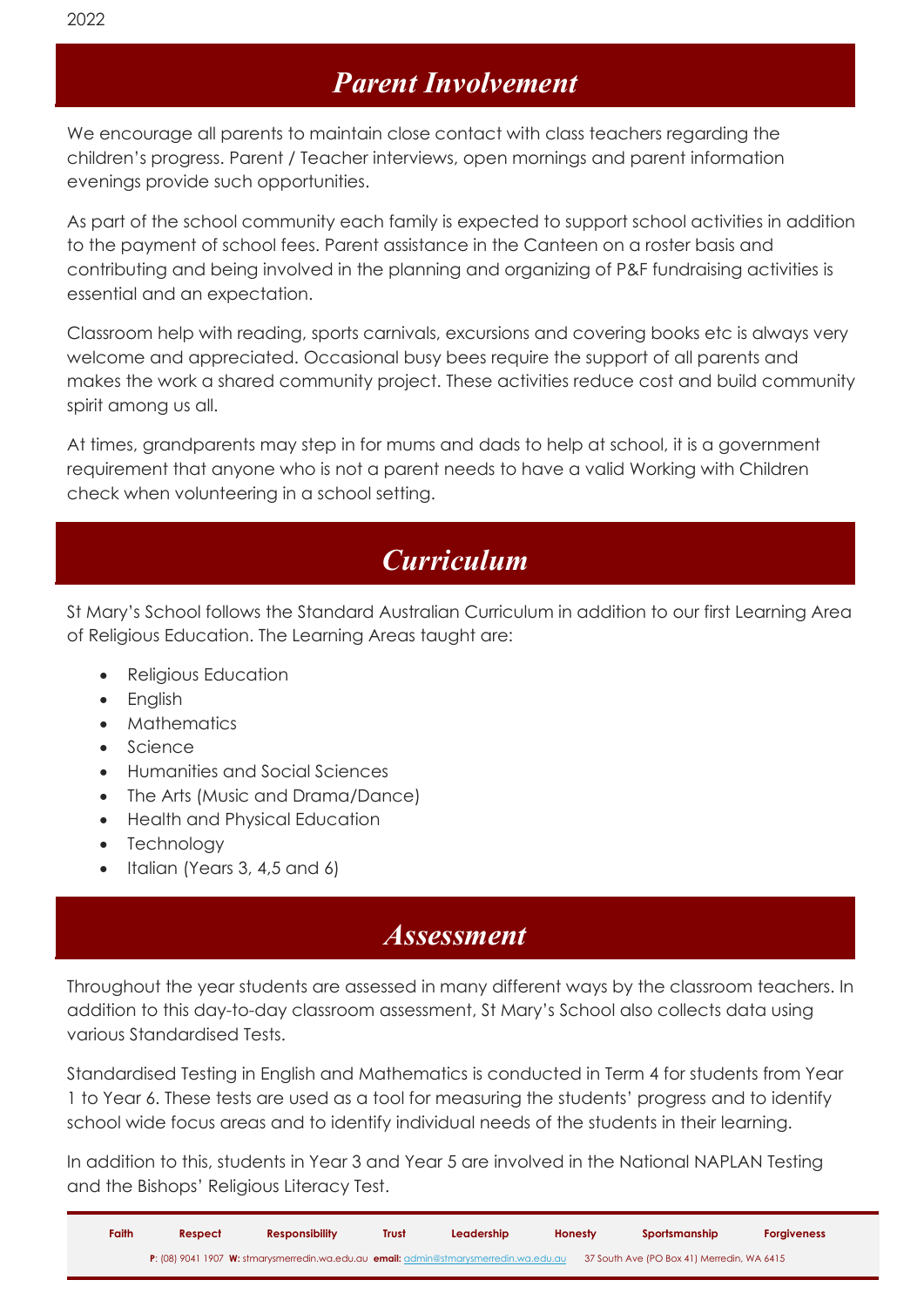Each year a standard Semester Report is issued to each child based on their achievement in the various Learning Areas.

**Pre-Primary:** At the beginning of Term One the students from Pre-Primary are involved in On-Entry Assessment. The main purpose of the On-Entry Assessment Program is to provide teachers with information about the skills and understandings that a child brings to school in Literacy and Numeracy.

**Year One, Two and Three:** At the beginning of Term One the students from Year One to Year Three are involved in the EYLND (Early Years Literacy and Numeracy Data) collection. The main purpose of the EYLND is to provide teachers with information about the skills and understandings that a child has in Literacy and Numeracy.

# *Homework Guidelines*

### **Rationale:**

At St Mary's School, we believe in consistency across all year levels and high work standards. We value homework as a time for students to complete revision work, extend their learning and to practise skills learnt during school time.

Homework is an important part of a student's education and it helps maintain communication between home and school. It develops in children a sense of self-discipline, a sense of responsibility for their learning and pride in their achievements. Homework should be regular, relaxed, non-threatening and of benefit to the child.

Homework should provide a positive link between the school and the home and serve as an avenue of communication through which affirmation and support can develop.

### **Teacher Responsibility**:

Staff are required to set homework each week through Monday to Thursday and should vary from verbal and nonverbal activities.

- All homework will be explained and will reinforce concepts taught in class.
- All homework will be checked and marked by the teacher regularly.
- Ensure that work is presented within class standards.
- Teachers will set homework that is within the child's capabilities. (Students with an Individualised Education Learning Plan may have different homework to cater for their individual needs.)
- Teachers will have a clear process for incomplete homework.
- Teachers will be available to clarify homework for parents and children, if necessary.
- Homework should not require parents to have to teach their children.

### **Parent Responsibility**:

Parents should check to ensure that assigned homework is completed. If events occur where their child is not able to complete homework on a particular night, a note should be forwarded by the parent to the teacher the following morning or when the work is due.

• Know and understand the homework guidelines and homework expectations

| Faith | Respect | <b>Responsibility</b> | <b>Trust</b> | <b>Leadership</b>                                                                     | Honesty | Sportsmanship                              | <b>Forgiveness</b> |
|-------|---------|-----------------------|--------------|---------------------------------------------------------------------------------------|---------|--------------------------------------------|--------------------|
|       |         |                       |              | P: (08) 9041 1907 W: stmarysmerredin.wa.edu.au email: admin@stmarysmerredin.wa.edu.au |         | 37 South Ave (PO Box 41) Merredin, WA 6415 |                    |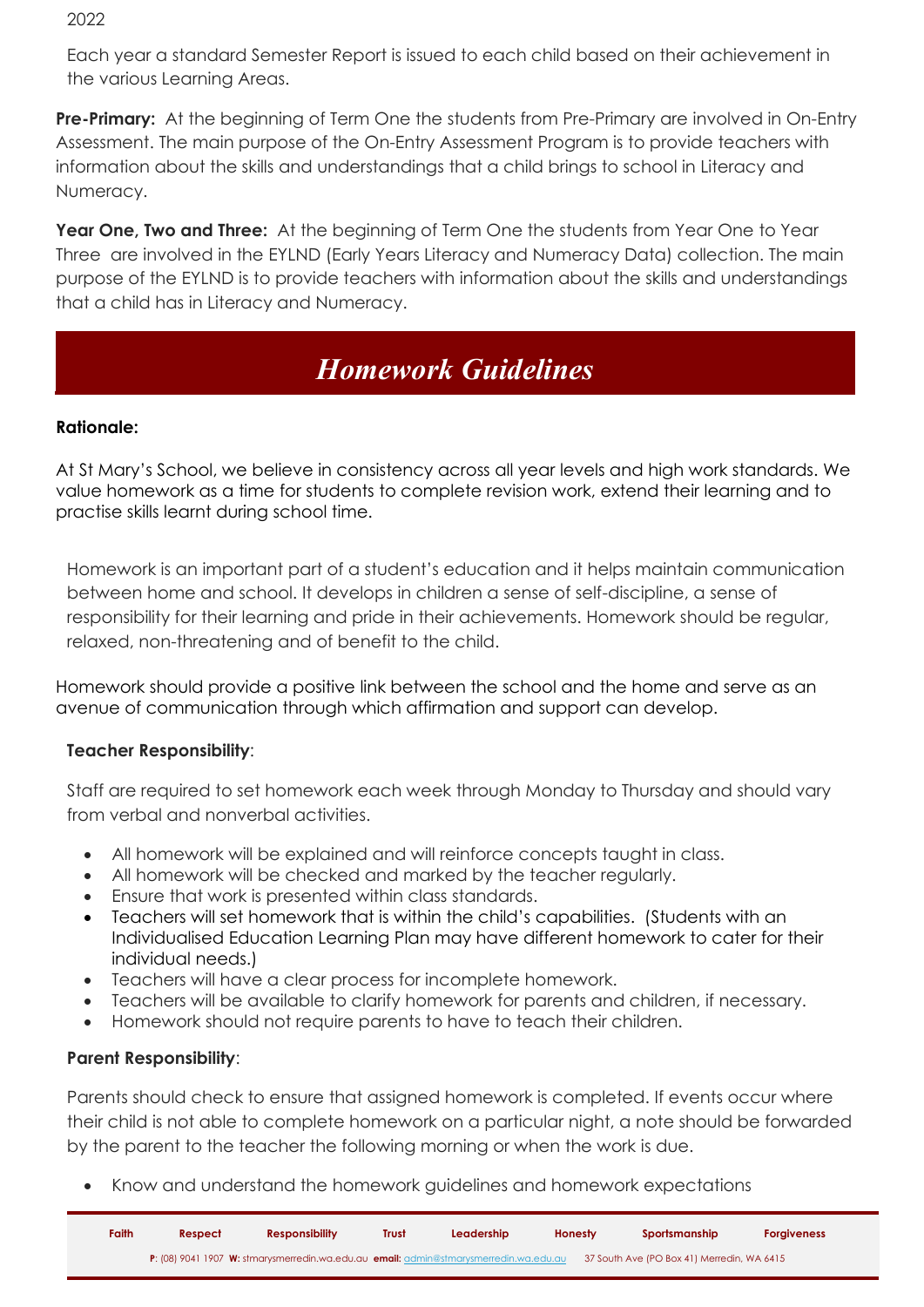- Support the school in the administration of these guidelines.
- Give reasonable help in a supportive and encouraging way.
- Don't take over. Remember: one of the most important things for every student to learn is RESPONSIBILITY.
- Communicate with the teacher if homework tasks are proving difficult for their child.
- Develop an age-appropriate level of independence in completing homework

### **Student Responsibility:**

Students need to take responsibility for noting homework, required each day and ensure that they are prepared to complete this work each night or as the timelines are set.

- Students should always strive for excellence and do their best.
- Students should respect that time is taken to prepare this work and complete it accordingly for their benefit – this may involve setting goals and/or having a homework completion plan.
- If there are issues with completing homework communication should be made with the teacher before due dates.
- Students should understand the expectations set for homework and seek clarification as required.
- Students should always have a book ready to read.

### **Homework Organisation**:

Some considerations to make homework successful and purposeful:

- Homework has a place in a student's education, but it must be part of a well-balanced life.
- Students feel secure when they have a routine to follow. Try to have a set time for homework.
- Where possible, have a place where your child can work without being distracted by screens or other distractions.
- Homework should not prevent students from participating in an activity after school such as sport, music or clubs of any kind. Equally, students with the assistance of parents should plan such activities to allow time to complete homework.

*The below recommendations are seen as guidelines only, and clarification should be sought from the classroom teacher at all times.* 

### Year 1-3: Maximum of 20 minutes per night which must include reading

### Year 4-5: Maximum of 30 minutes per night which must include reading

### Year 6: Maximum of 45 minutes per night which must include reading

*If at any time there is any confusion, parents and students are requested to contact the class teacher for clarification on required tasks. This is an important part of the relationship that exists between school and home and the successful partnership of the educational development of the students.*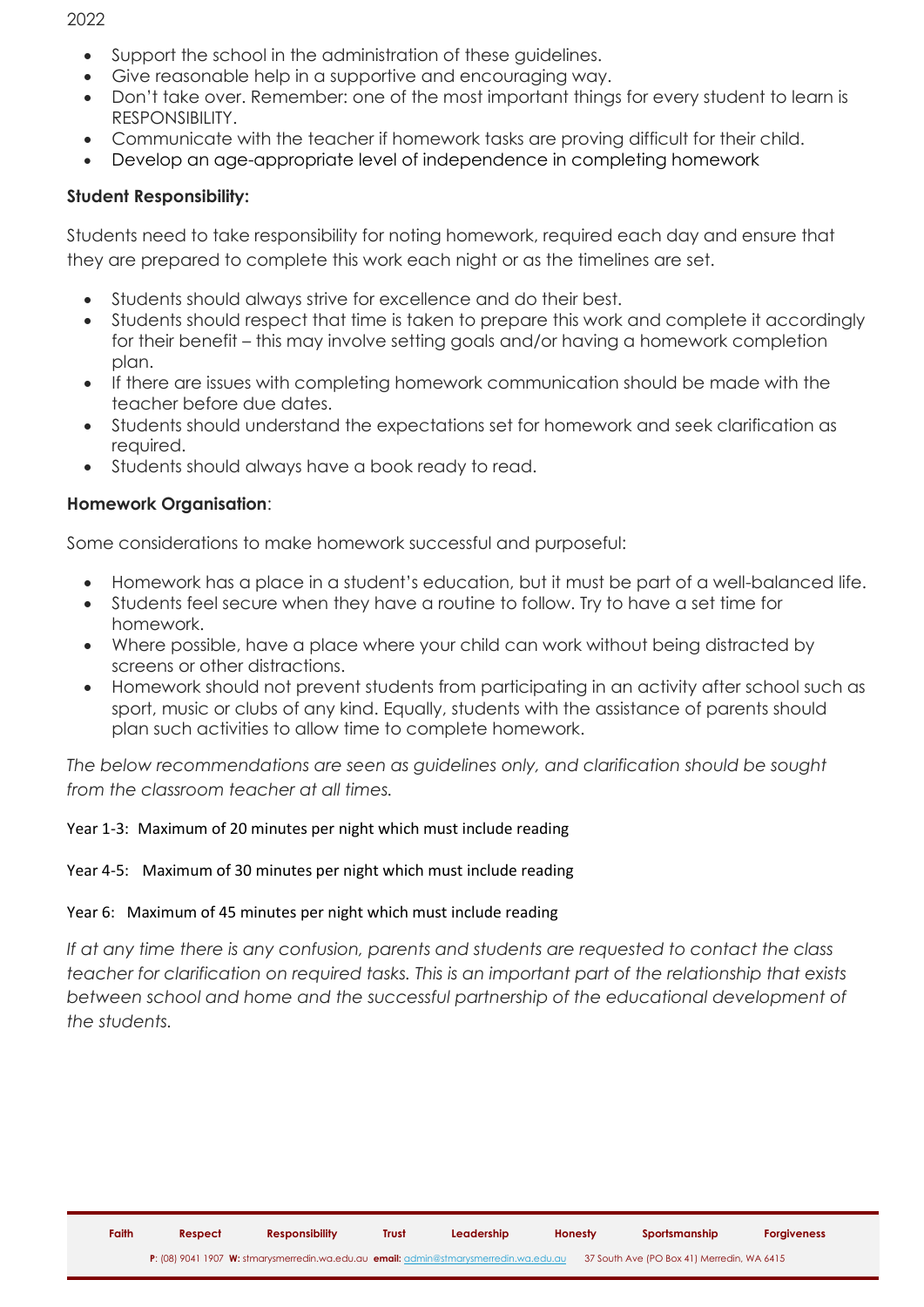Supervision of students at St Mary's begins at 8.20am and concludes at 3.20pm. Should students be on the school grounds outside of these times, they are required to sit quietly outside their classroom.

During recess and lunch the students are actively supervised by staff whilst they are in and around the playgrounds. Small incidents requiring first aid will be dealt with by the staff, however please note that any head injury will require a phone call to parents, usually as a courtesy. In the case of a serious incident an ambulance will be called, and parents will be notified. A member of the Leadership Team will stay with the student until the parent arrives.

Parents who wish to collect their children during school hours are required to go to the front office and sign their child out. If returning the child back to school during school hours parents are to go to the front office and sign the child back into school.

# *Start and Finish Times*

**Kindergarten and Pre-primary:** The doors of the classrooms are opened from 8.25am and the start of school begins at 8.40am. Parents are encouraged to stay for approximately 10 minutes after the bell to read, complete puzzles or play with other items with their children to help settle them for the school day. Students who attend a full day should be picked up at 3.05pm. As Wednesday is a half-day for Kindergarten students, parents are to pick their children up at 12.00pm (noon).

**Year 1 and Year 2:** The doors of the classrooms are opened from 8.25am and the start of school begins at 8.40am. These students should be escorted to the classroom by a parent, guardian or bus buddy.

**Years 3 – 6:** Students are to be at school no earlier than 8.25am. The first bell sounds at 8.40am. Students should enter the classrooms from 8.25am and should use this time to organize themselves for the school day. There is no play before school.

**School Finish Times:** The school finishes at 3.05pm each day except Wednesday which is early close at 2.35pm.

# *Recess and Lunch*

**Kindergarten and Pre-primary:** In Kindergarten and Pre-primary the children bring their own fruit and water in a water bottle. Please pack one piece of fruit for morning recess. Recess and lunch need to be packed in separate containers.

During recess and lunch breaks the children are secured by a fully fenced-in playground. There are numerous staff on duty at all times and both structured and unstructured play is encouraged and organised.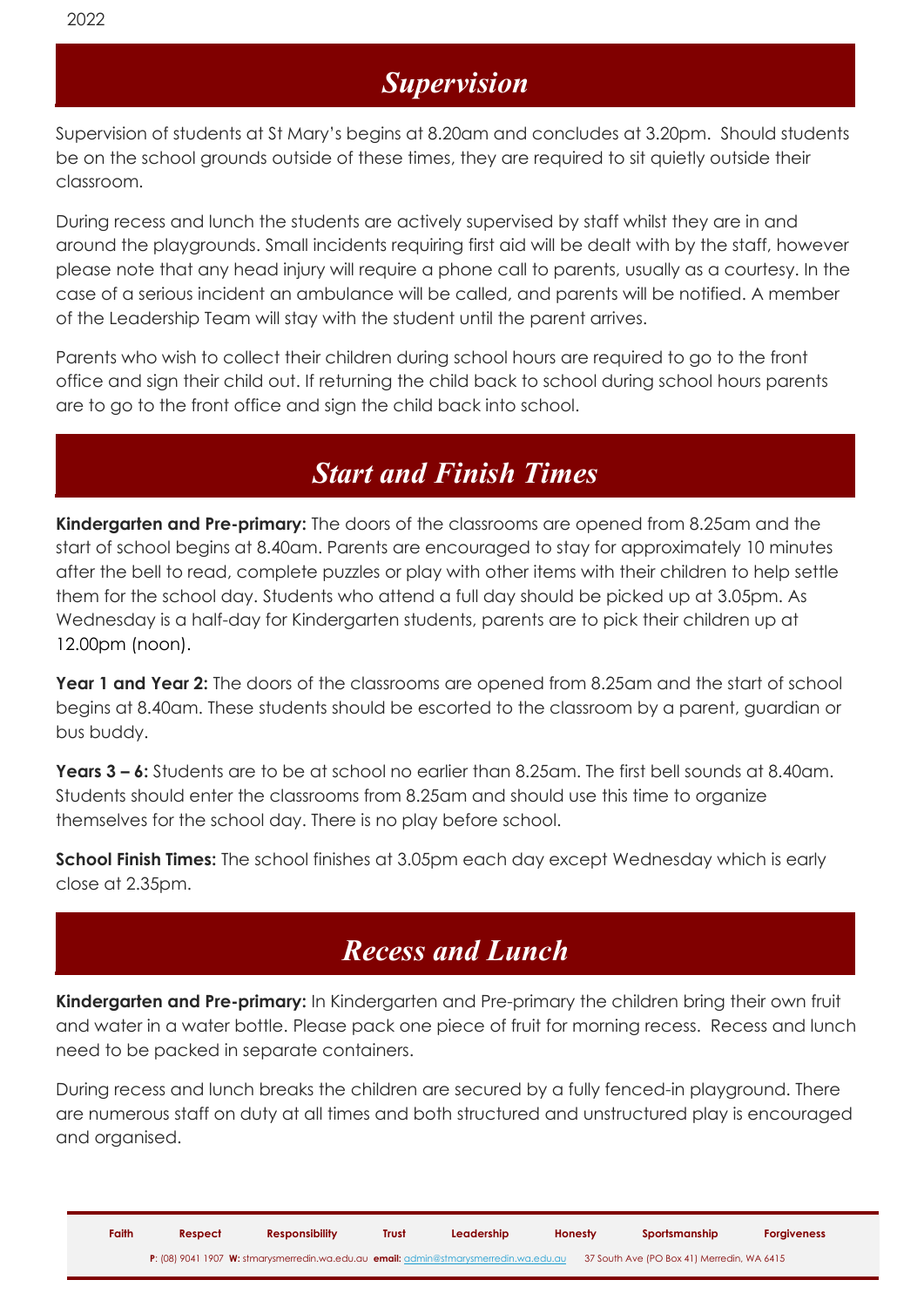Please ensure your child has access to a range of healthy foods and snacks in their lunchboxes. Water is the most suitable drink and foods high in sugar, salt and saturated fats should be discouraged.

**Year 1 – Year 6:** In these year levels the children need to have a snack packed for recess in a separate container from their lunch. Lunchboxes get collected at the start of the day and refrigerated in the school's cool room, so children will need to be able to access food for recess from their school bag.

The children are dismissed out of their classes for recess at 10.40am until 11.00am. All students are to sit down to eat for approximately 10 minutes after which time they will be dismissed by the duty teacher after a second bell before they can go out to play.

The lunch bell rings at 12.40pm for the commencement of lunch. Again, the children sit down to eat for approximately 15 minutes. After this time, a second bell will ring and the students are then dismissed by the duty teacher to go and play. The end of lunch bell then sounds at 1.15pm.

# *Crunch and Sip*

Students from Kindy to Year 6 are able to participate in Crunch and Sip during the school morning. Crunch and Sip is a time during the school day to eat vegetables and fruit and drink water in the classroom. Students bring vegetables or fruit to school each day for the Crunch and Sip break. Each child also has a small clear bottle of water in the classroom to drink throughout the day to prevent dehydration.

## *Canteen*

The Canteen is open for the students in Pre-primary – Year 6 to buy recess and lunch on Mondays only. If there is a public holiday or the first day of term falls on a Tuesday, the Canteen will operate on the Tuesday for that week (or on an alternate day).

Lunch orders must be placed via QuickCliq by Saturday at 10.00am for the following week. If late lunch orders come in – there is no guarantee that the children will receive what they ordered; however, they will receive an alternative.

The Canteen is coordinated by Mrs Damiana Demarte. It is an expectation that each family places their name on the roster to assist in the Canteen throughout the year. To be on the roster on a regular the basis, such as once a term, is ideal. In order to continue our successful Canteen at St Mary's all parents need to be involved in one way or another. There are two shifts for volunteers: 8.30am – 11.00am and 11.00am – 12.40pm. Information about helping out in the Canteen is sent out every term.

# *Attendance*

All students who are enrolled at St Mary's School are expected to attend. If for some reason your child is unable to attend the Education Act of Western Australia requires a signed note to be submitted to the classroom teacher on your child's return explaining the absence.

| Faith | Respect | <b>Responsibility</b>                                                                        | Trust | Leadership | Honesty | Sportsmanship                              | <b>Forgiveness</b> |
|-------|---------|----------------------------------------------------------------------------------------------|-------|------------|---------|--------------------------------------------|--------------------|
|       |         | <b>P:</b> (08) 9041 1907 W: stmarvsmerredin.wa.edu.au email: admin@stmarvsmerredin.wa.edu.au |       |            |         | 37 South Ave (PO Box 41) Merredin, WA 6415 |                    |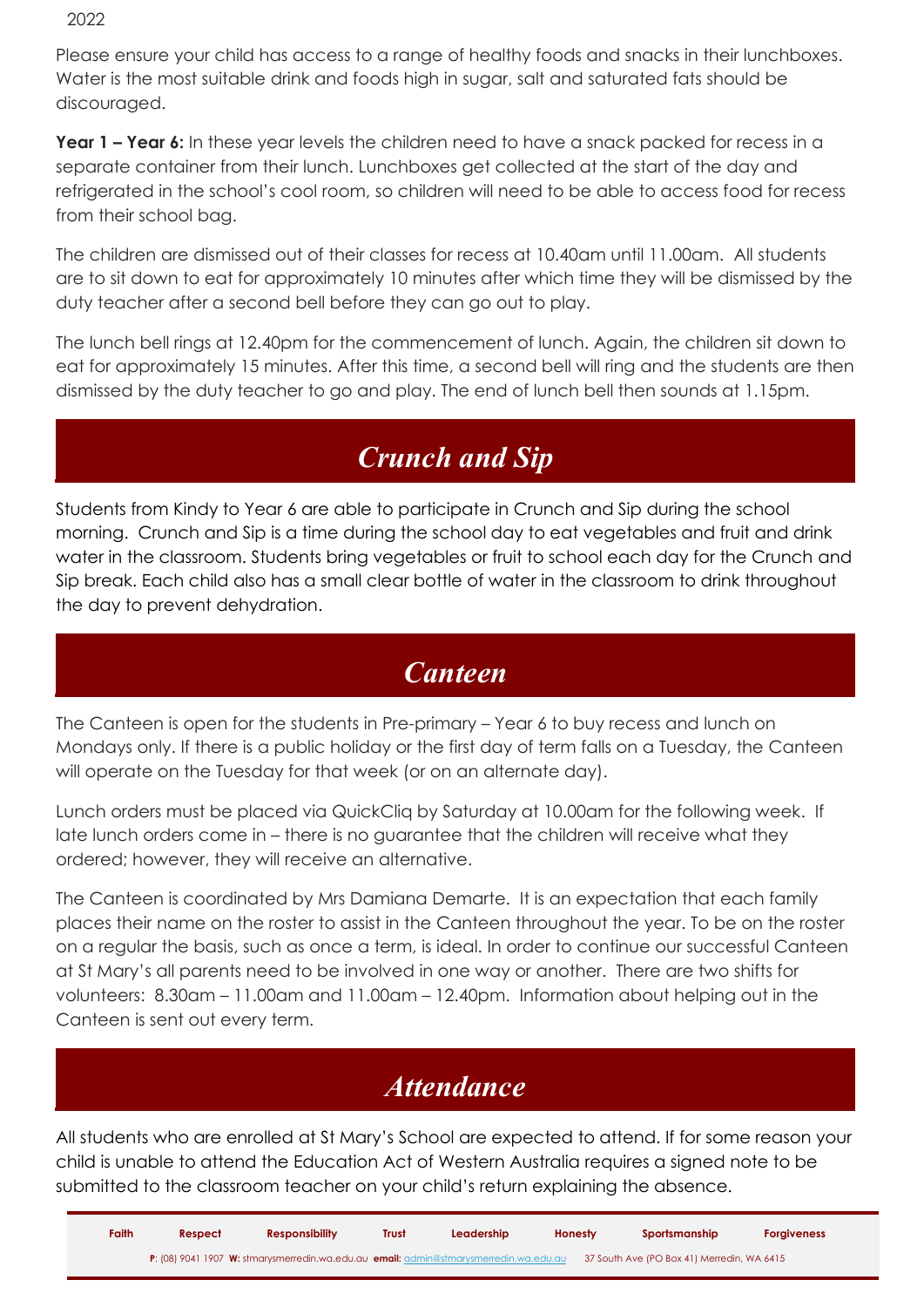On the morning of the child not attending school please ensure you either call the school office, complete an absentee form available on the school website or complete an e-form available on the Skoolbag App before 8.40am to let the school know your child will not be attending. If the school has not been contacted you will receive a SMS to your mobile phone from the school office to verify the absence.

If you are planning an extended holiday a letter to the Principal prior to your departure is required in addition to a meeting with your child's teacher to organise class work.

# *Sickness*

If illness occurs at school, parents or emergency contacts are notified to collect the child. If contact is not possible, medical attention will be sought if necessary. In case of infectious diseases, children are required to be absent from school according to the Health Department Regulations. A doctor's certificate should indicate clearance and when it is safe to return to school.

# *Family Details*

### **Please notify the school of any change of address, email, telephone numbers, place of work and contact numbers in case of emergency.**

These details are kept in confidence and will not be given out without your permission. It is essential the school has up-to-date information on our database.

# *Assemblies*

Class assemblies are held twice per term on Friday mornings of Week Five and Week Ten in the under covered area. They commence at 8.45am and usually run between 30 - 40 minutes. Parents, family and friends are welcome at all assemblies and can gather on the grassed area or sit on the chairs provided in the under covered area.

# *School Newsletter*

The school newsletter is distributed fortnightly on Friday afternoons via email to each family. The newsletter contains information about upcoming events, Principal's messages, school and staff activities, Canteen information and rosters and also some public notices of interest to the school community. Parents are encouraged to read this newsletter and ensure their email addresses are kept up-to-date. The school website and the Skoolbag App can always be accessed for the school newsletters also. If you do not have email, internet connection or the Skoolbag App please contact the school office to make alternative arrangements to receive the school newsletter. A one page Bulletin is sent home on alternate weeks.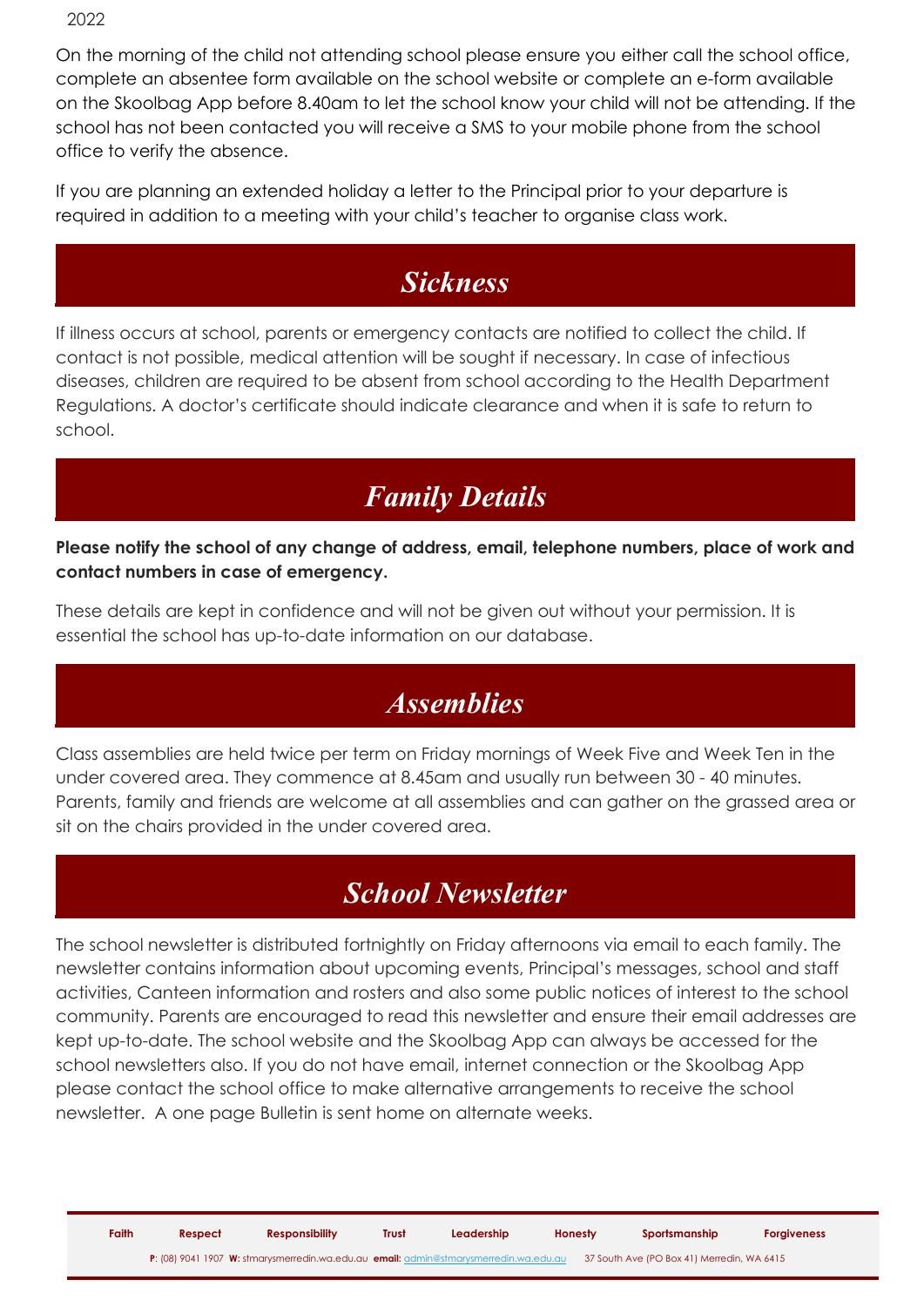# *Skoolbag App*

The SKOOLBAG APP is a means of communication between school and home. Through the App parents can be sent reminder messages from teachers, read the Newsletter or Bulletin and electronically respond to permission notes. Information disseminated through the App relates directly to school and the curriculum. Community service announcements, P&F announcements and other general announcements are all disseminated through the Newsletter and/or the P&F Facebook Page.

# *School Library*

St Mary's School is very fortunate to have a well-resourced and modern Library. Classes are timetabled each week for book borrowing. In addition to the books we have a fantastic Computer Lab filled with Apple Computers which classes are able to utilise throughout the school day.

# *Social Media Guidelines*

### **Our Social Media Intent**

Our intent is to use social media (Facebook, Instagram) as a means to connect and communicate with the members of our school community. We wish our content to be more accessible and to also tap into the knowledge and support base of our parent community. Our school's social media pages allow our community to keep up to date with school activities and is a place where we build community by building school spirit. We ask that our community accentuate the positives and bring to everyone's attention the little things that make our school great. The social media pages should be used in conjunction with our other methods of communicating with parents, including the school bulletin and newsletter, and should not be relied upon as the sole source of information about the school.

### **Using Real Account Names**

All users interacting with the St Mary's social media pages, by either liking or commenting on posts must do so using an account that clearly identifies them by their real name.

### **Raising Issues**

Social media is not the appropriate medium to be raising negative issues about our students, staff or families. These should be dealt directly with the school.

#### **Using Names in Comments**

The names of students should not be posted, except by the child's parents or legal guardians, if they choose to. You can use the name of adults (eg staff or other parents) in comments when you wish to acknowledge someone's great work or community contribution. We wish our social media pages to be used to build community spirit and acknowledging someone's work and efforts does that. St Mary's School are happy to see people support posts via a comment or like. We will not however support interactions that incite or fuel overly negative sentiment.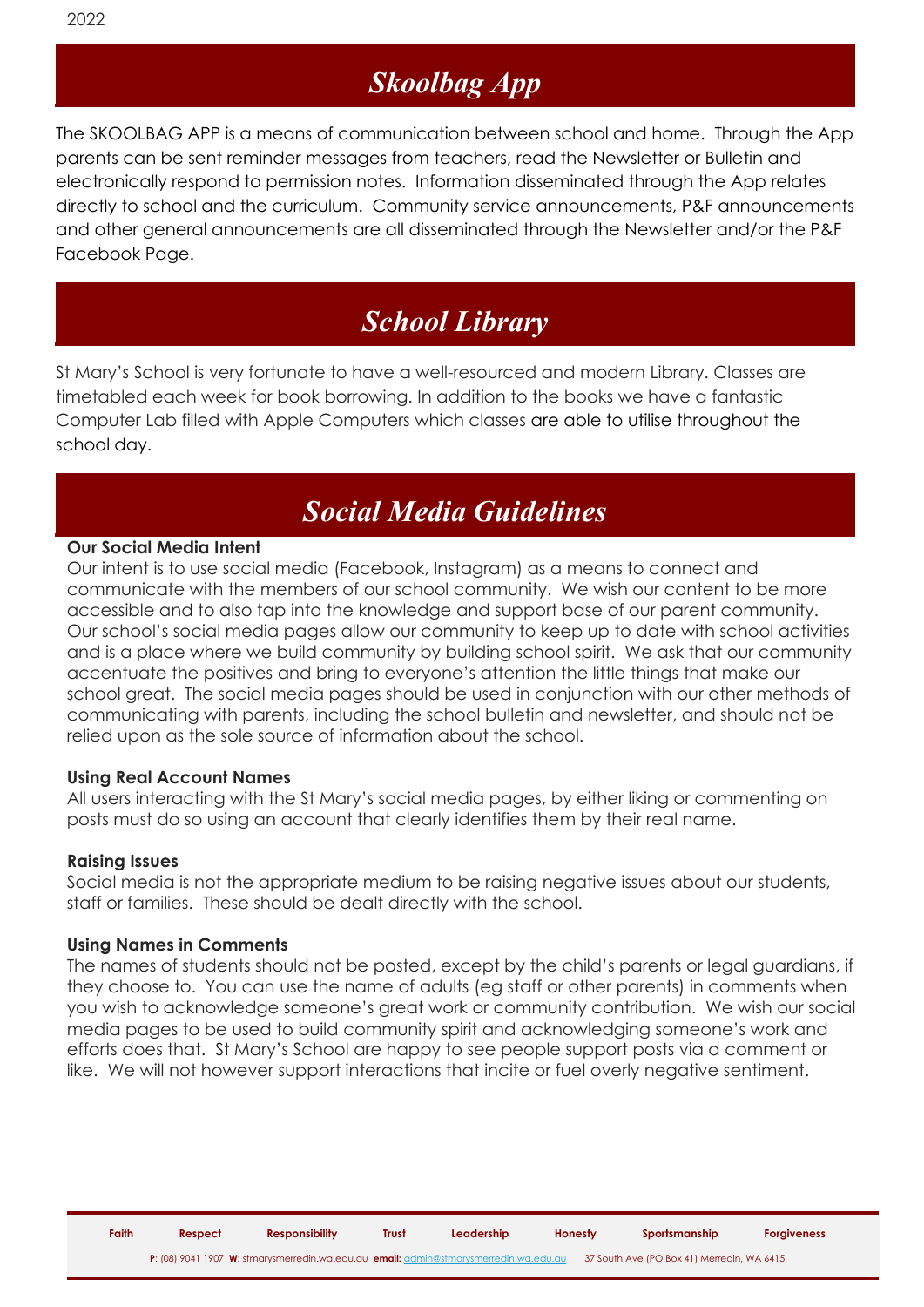### **Social Media Interaction**

Users will be able to comment on the school's postings and on comments by other users. Users will also be able to 'like' a post or comment by clicking the like button. Users will not be able to author a posting of their own or load videos and photos.

### **Underage Social Media Users**

Social media sites have age restrictions that **DO HAVE** implications for their primary aged children. Parents need to monitor their children's online social media activity and read the terms and conditions of various sites and applications their children are interested in using. Facebook and Instagram are both restricted to those **13 years of age and above**. Parents need to be aware that they are in breach of the terms and conditions if they set up a personal account for their children to use if they knowingly understand that age restrictions apply. St Mary's School endorses these requirements. If parents choose, we encourage children under parental supervision to view our social media pages. We believe that our community's conduct on our social media pages will serve as role modelling for our future students as to how to behave in our social media spaces.

### **Friending Teachers**

From time to time, our staff may comment on or like social media posts. Our staff operate under a code of conduct that states that they are to maintain a professional relationship with students and parents and refrain from social interaction. Please do not seek to friend or follow our staff on their personal social media accounts.

### **Moderation and Blocklisting**

St Mary's School reserves the right to set the strength level of our social media filters and to add additional words and names to be block listed. St Mary's School reserves the right to ban any user from interacting with its social media pages for breaches of the Code of Conduct.

### **Alternative Accounts**

Members of the community wishing to set up social media accounts using the St Mary's School name and brand must seek approval from the Principal.

### **Approved Platforms of Communication**

The preferred means of communication for all members of the St Mary's School community is Skoolbag, St Mary's School Facebook and Instagram pages. Other means such as St Mary's Messenaer aroups, alternate public Facebook pages, etc are discouraged.

### **The Law and Social Media Terms**

St Mary's School social media pages operate under the Commonwealth Telecommunications Act and the terms of each page.

## *Valuables or Toys*

We ask parents not to allow children to bring valuables or toys to school as this may cause children to become distressed if they get lost or broken. If anything is brought to the school and goes missing it is the child's responsibility. At times, some children will be asked to bring in something for news, in these cases the item may be used for news and then placed back into the school bag or kept secure in the classroom.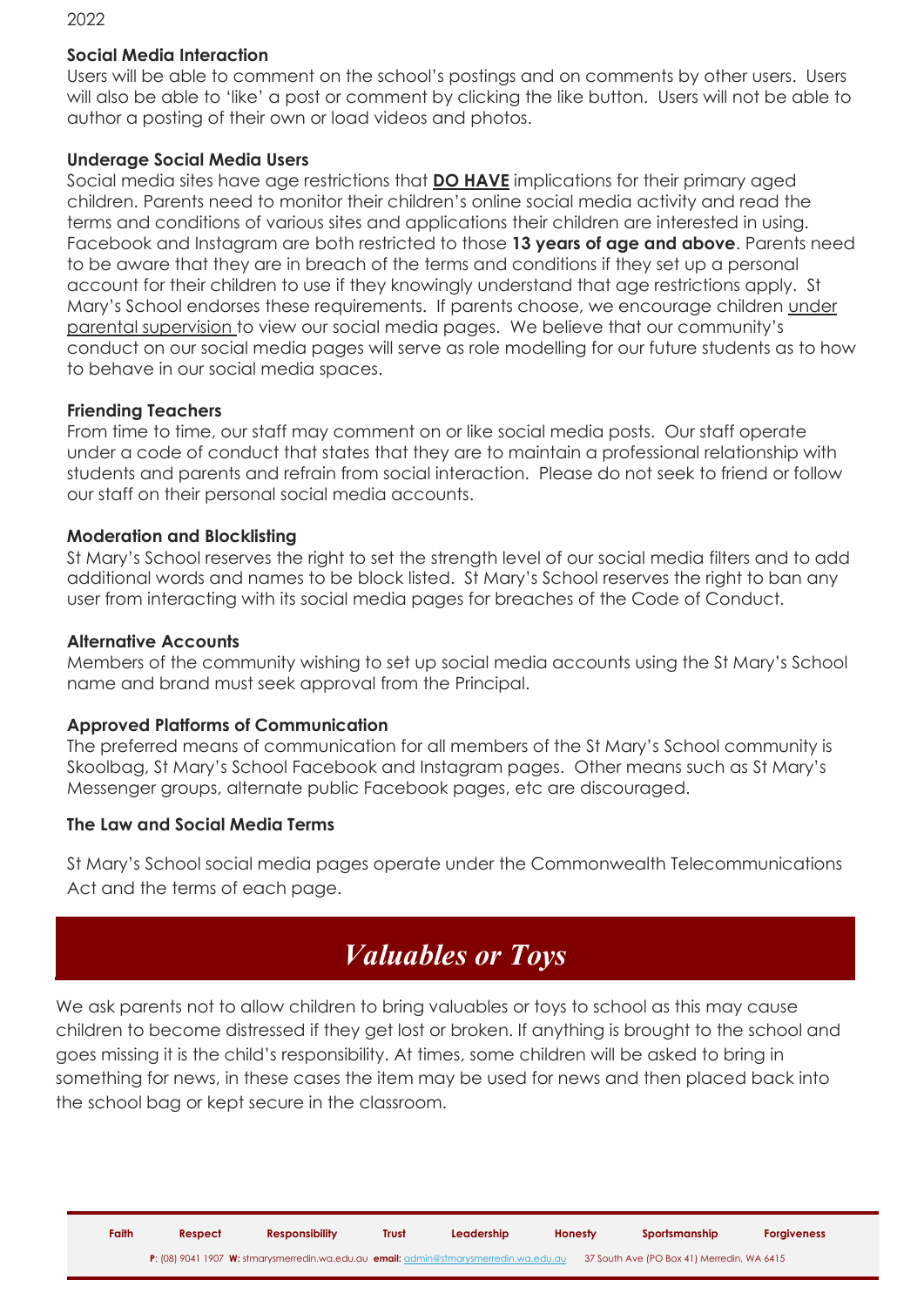The Principal and staff are readily available to discuss your child's progress and appointments can be made with the class teacher either before or after school to discuss parent concerns. Before making an appointment with the Principal in regard to your child, it is strongly encouraged a meeting has already been completed with the classroom teacher.

Early in Term One a Parent Information Night is held to outline classroom procedures and to meet each other. Further meetings can be organised throughout the year.

### **Guidelines for Communication**

| Emails             | Emails need to be kept short and to the point.<br>Do not discuss academic, social or behavioural concerns in<br>emails – these should all be done via telephone but preferably<br>via face to face meeting.<br>Staff need to switch off and recharge at the end of the day -<br>please do not send emails expecting immediate responses -<br>within 24 hours is an acceptable response time. |
|--------------------|----------------------------------------------------------------------------------------------------------------------------------------------------------------------------------------------------------------------------------------------------------------------------------------------------------------------------------------------------------------------------------------------|
| Skoolbag App       | Skoolbag App is a means of communication between school<br>and home. It is not a vehicle for advertising community events,<br>P&F events, etc. These are all done through the Newsletter<br>and/or P&F Facebook page                                                                                                                                                                         |
| See Saw/Class Dojo | These are only to be used as e-portfolios - they are not a means<br>of communication between home and school.                                                                                                                                                                                                                                                                                |

*Any contact with school staff in regard to school matters is to be made through the appropriate channels at school ie email, telephone call, diary, communication books, etc. Please do not contact staff through social media ie Facebook, messenger, Instagram, etc as staff will not respond and therefore your concern or query may not be addressed.*

# *Staff Professional Learning Days*

Teachers regularly attend Professional Learning Days to maintain high standards in all aspects of school life and are included during the year. The students will not attend school on these days and ample prior notice of these times will be given throughout the year, especially through the Term Calendars and through the newsletters/bulletins.

# *School Fees*

School Fee accounts are sent out each term. Please pay your school fees at your earliest convenience. If families are having difficulties with the payment of school fees an appointment should be made with the Principal to discuss payment plans and to arrange alternative options.

School Fess can be paid:

- By Cash/Cheque
- BPay or
- Direct Debit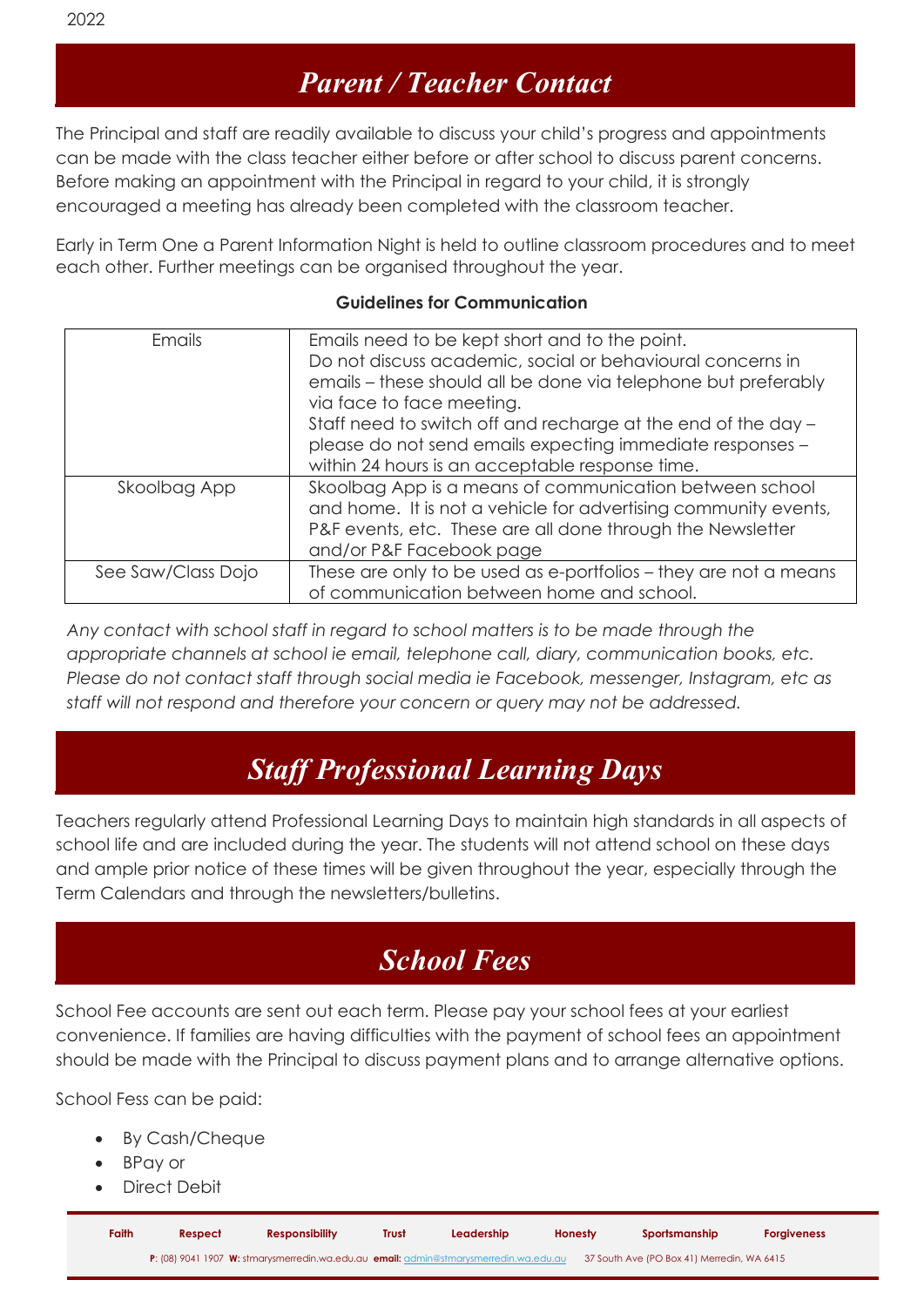# *Strategic Plan*

Every three to five years, St Mary's School Strategic Plan is revised through an inclusive process involving all facets of the school community. The Strategic Plan, in line with the CEWA Strategic Directions, guides the direction of the school for the allocated time period. The current Strategic Plan can be located on the school website.

# *Vision for Learning*

At St Mary's School, we value and promote our Vision for Learning to be about **CONNECTIONS** *Connections to Learning Connections to Others Connections for Learning*

Reflective of the CEWA Vision for Learning, the St Mary's School Vision for Learning articulates Five Teacher Practices which operate seamlessly and fluidly to ensure that teaching and learning at our school is Christ-centred and Child-focused.

The St Mary's School Vision for Learning can be found on the school website.

# *QuickCliq*

St Mary's School uses the QuickCliq system to assist families when they are placing a canteen order or ordering from the uniform shop. QuickCliq is a cashless online ordering system that helps you manage your children's canteen orders and uniforms, Trusted by over 700 schools and thousands of parents across Australia, QuickCliq enables you to place orders and make payments easily from the comfort of your home or office. Visiit [https://quickcliq.com.au](https://quickcliq.com.au/) to set up an account.

# *Early Childhood Education*

At St Mary's our Early Childhood Programs run for our Pre-Kindy (3 year olds), Kindy and Pre-Primary. The programs are planned in a way which provides experiences and activities which are developmentally appropriate for the students' ages. These programs value and take a playbased approach, whereby young children learn through hands-on experiences and their natural curiosity.

Activities are designed to take into account the individual needs of each child. As the timetable is flexible, there is more time for children to initiate their own learning and solve problems at their own pace.

The programs value the continuing involvement of parents and acknowledges the valuable part which parents play in their child's education.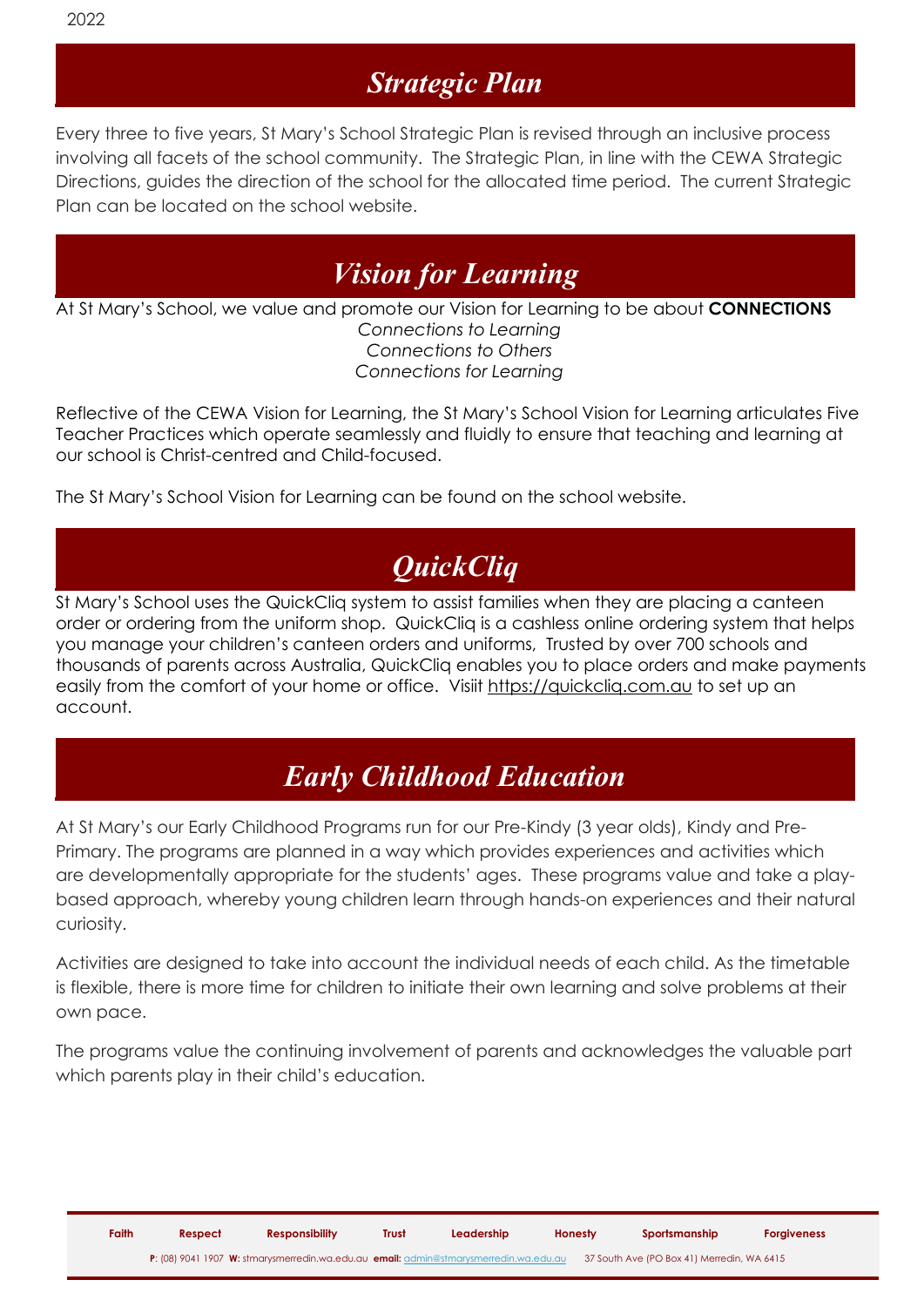# *Transitional Years*

During Term Four each year, the following orientations take place for our students:

- Kindergarten students participate in an orientation day for Pre-Primary
- Pre-Primary students participate in an orientation for Year 1
- Year 6 students participate in various days visiting Merredin College throughout the year to be ready for High School.

# *School Uniform*

There are several General Rules regarding School Uniform at St Mary's School:

- 1. All students must wear a school hat at all times no hat/no play rule applies.
- 2. Fashion accessories are not permitted in the school. To achieve this students are not to wear jewellery; nail polish; hair clips or accessories in anything other than school colours; fashion or expensive wrist watches; bracelets or bangles.
- 3. Stud or sleeper earrings and plain watches are acceptable.
- 4. Long hair must be tied up. Very long hair should be plaited. Extreme hairstyles are not appropriate at school.
- 5. Sports uniform is worn twice a week, on Fridays and a designated day when your child has Physical Education.
- 6. All items of uniform are to be clearly labeled with the child's name.

### **SUMMER UNIFORM – Term 1 & 4**

### **GIRLS' SUMMER UNIFORM YEARS 1-6**

- Black lace up leather type shoes/sneakers (or Black/Brown Sandals for up to Yr 3)
- White Socks with no logos
- Grey and maroon check dress
- School coloured hair accessories
- Maroon School hat with logo

*If a jumper is required in Terms 1 and 4, the V-neck jumper can be worn.*

### **BOYS' SUMMER UNIFORM YEARS 1-6 (TERMS 1 and 4)**

- Black lace up leather type shoes/sneakers (or Black/Brown Sandals for up to Yr 3)
- Grey socks with no logos
- Grey school shorts
- White shirt with maroon logo

*If a jumper is required in Terms 1 and 4, the V-neck jumper can be worn.*

### **WINTER UNIFORM – Term 2 & 3**

### **GIRLS' WINTER UNIFORM YEARS 1-6**

• Black lace up leather type shoes/sneakers

| Faith | Respect | <b>Responsibility</b>                                                                 | <b>Trust</b> | Leadership | Honesty | Sportsmanship                              | <b>Forgiveness</b> |
|-------|---------|---------------------------------------------------------------------------------------|--------------|------------|---------|--------------------------------------------|--------------------|
|       |         | P: (08) 9041 1907 W: stmarysmerredin.wa.edu.au email: admin@stmarysmerredin.wa.edu.au |              |            |         | 37 South Ave (PO Box 41) Merredin, WA 6415 |                    |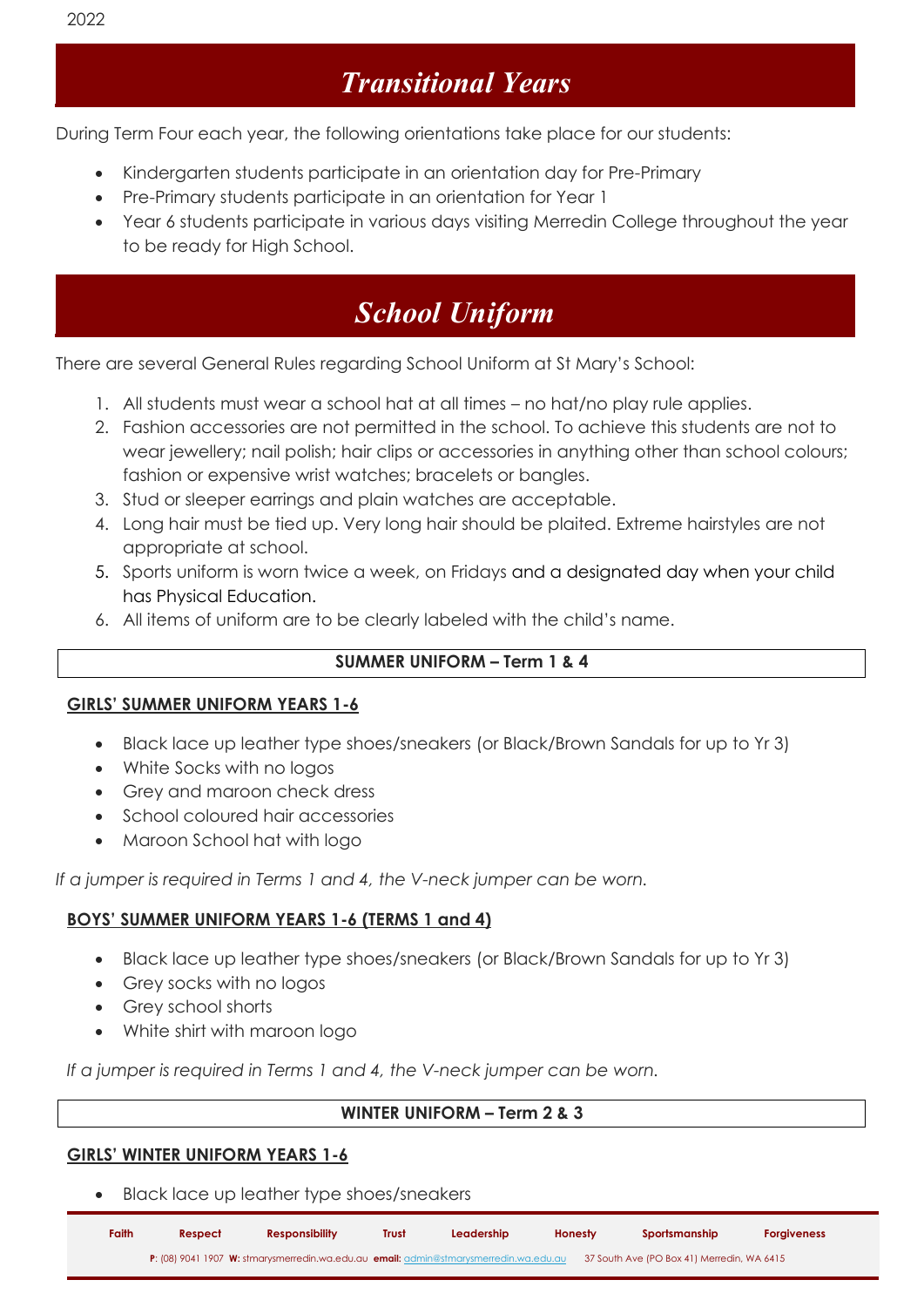- White socks with no logos or Grey stockings
- School skirt
- White shirt with maroon logo
- Formal maroon jumper with gold logo

### **BOYS' WINTER UNIFORM YEARS 1-6**

- Black lace up leather type shoes/sneakers
- Grey socks with no logos
- Grey school pants
- White shirt with maroon logo
- Formal maroon jumper with gold logo

### **SPORT UNIFORM**

### **GIRLS' SPORT UNIFORM**

- Black lace up leather type shoes/sneakers
- White sport socks with no visible logo.
- White polo with school logo
- Maroon skorts
- Maroon school hat with logo

*On colder days, the tracksuit may be worn over the sports uniform.* 

### **BOYS' SPORT UNIFORM**

- Black lace up leather type shoes/sneakers
- White sport socks with no visible logo.
- White polo with school logo
- Maroon shorts
- Maroon school hat with logo

*On colder days, the tracksuit may be worn over the sports uniform.* 

### **FACTION SPORTS SHIRTS**

- MacKillop Gold polo shirt with logo
- St Joseph Red polo shirt with logo
- Salvatorians Green polo shirt with logo

### **KINDERGARTEN AND PRE-PRIMARY UNIFORM**

- *Summer Term 1 & 4:* School sports uniform as outlined above
- **Winter Term 2 & 3:** School tracksuit with sport uniform as outlined above.

*In Pre-primary, students are to wear their coloured sports (faction) t-shirts on their Phys-Ed day. In 2022, this will be on a Thursday.*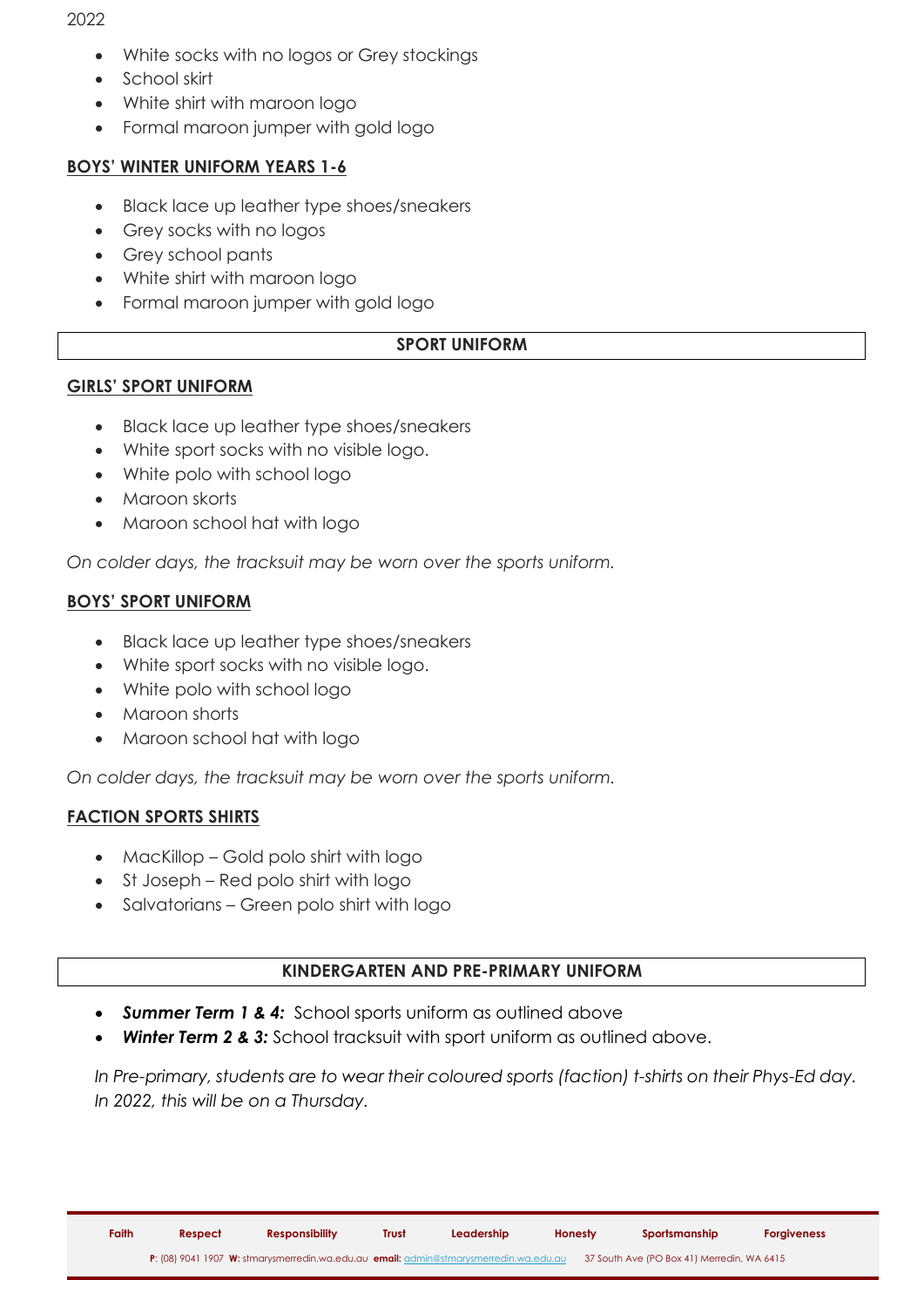# *Uniform Shop*

All of the above items (excluding shoes) can be purchased from the Uniform Shop that is situated near the Year 2 Room opposite the grassed area. The Uniform Shop is open every Tuesday morning and afternoon.

**Opening Hours: Tuesday Morning 8.30am – 9.10am**

Orders can also be placed through the QuickCliq site and collected on a Tuesday from the office.

### *Lost Property*

Articles of clothing found with no name will be kept in a container outside the ambulatory toilet near the uniform shop for your convenience. Lost property and parent and student stress levels can be reduced if all items are clearly labeled.

## *Transport*

#### **Bikes**

Students who decide to ride their bikes to school are to store them in the bike racks provided near the school hall. For security purposes please provide your child with a lock for their bike. We ask the parents to ensure their children wear correct bike helmets when riding and follow all road safety rules and regulations. Riding on school premises is not permitted.

#### **Bus**

Students have access to the school bus system. Kindergarten and Pre-primary students who catch the bus to and from school will be escorted from the bus to their classrooms by an older bus child or their "Bus Buddy". This will be arranged by your child's classroom teacher. In the afternoon, a staff member walks the children to the buses.

Students in Year 1 – 6 leave their classrooms and line up in their respective bus lines near the hall getting ready to board the buses. A teacher is rostered on duty to assist the children boarding the bus and ensuring all students are accounted for.

**If your child is not catching the bus home it is essential that you notify your child's teacher in writing, otherwise it will be assumed that your child is on the bus. Please phone the school and advise the bus driver if an unexpected situation arises throughout the day and your child is not catching the bus at late notice.** 

# *Parking*

Parents of children attending Years 1 – Year 6 are to park in the gravel car park on the south side of the school which is entered off Pioneer Road. Please drive through the church car park for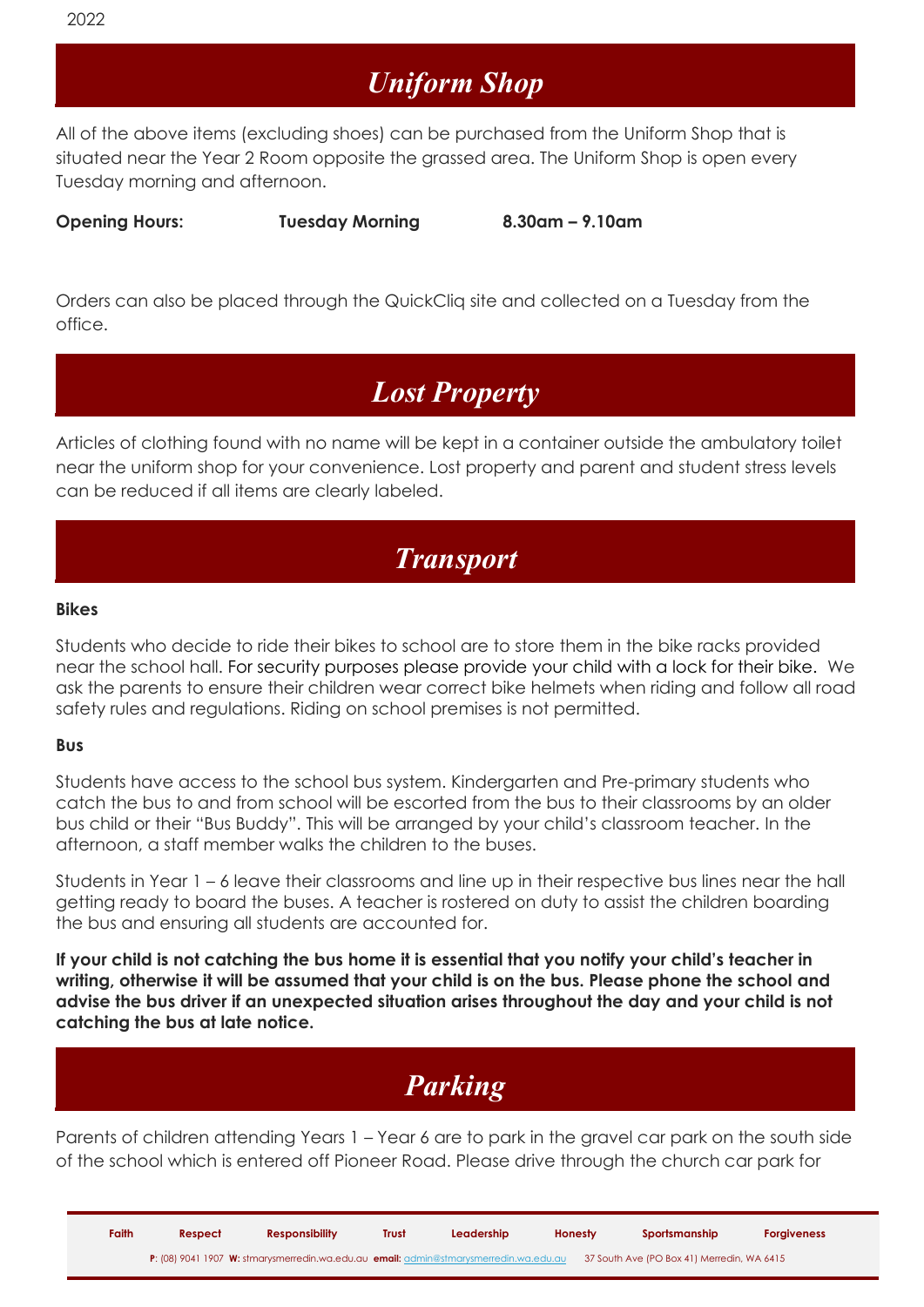access. The car lane on the far west of the carpark is reserved for waiting cars who wish to kiss and drop off/pick up.

For safety reasons, there is only access for emergency vehicles down the lane between the classrooms and the car park on the south side of the school.

### **Parents of Pre-Kindy, Kindergarten, Pre-Primary and Year 1 students are able to park in the bays at the front of the School Administration buildings (entry off South Avenue).**

# *Swimming Lessons*

Swimming lessons are held annually at Merredin Swimming Pools. Dates and times are sent through the school newsletter and usually occur during Term 1 and Term 4.

**Term 1 – Year 3 – Year 6 Term 4 – Pre-primary – Year 2**

|                   | <b>Sporting Events</b>                                                                                      |                                                               |  |
|-------------------|-------------------------------------------------------------------------------------------------------------|---------------------------------------------------------------|--|
| Term 1            | <b>Faction Swimming Carnival</b><br>Interschool Swimming Carnival<br><b>District Tennis</b>                 | Year $3-6$<br>Year $3-6$<br>Year $3 - 6$                      |  |
| Term <sub>2</sub> | <b>Faction Cross Country Carnival</b><br><b>Bruce Rock District Cross Country</b><br>Winter Sports Carnival | Pre-Primary – Year 6<br>Under $8s - 12$ years<br>Year $4 - 6$ |  |
| Term <sub>3</sub> | <b>Faction Athletics Carnival</b><br>Interschool Athletics Carnival                                         | Pre-primary – Year 6<br>Year $3 - 6$                          |  |
| Term 4            | <b>T20 Cricket Cup</b>                                                                                      | Year $3-6$                                                    |  |

Other sporting clinics may also be planned throughout the year.

## *Immunization*

All children should be immunized according to recommended NHMRC Immunization Schedule. Parents are required to provide a copy of all current immunizations when making a new enrolment application (originals may be photocopied at the school).